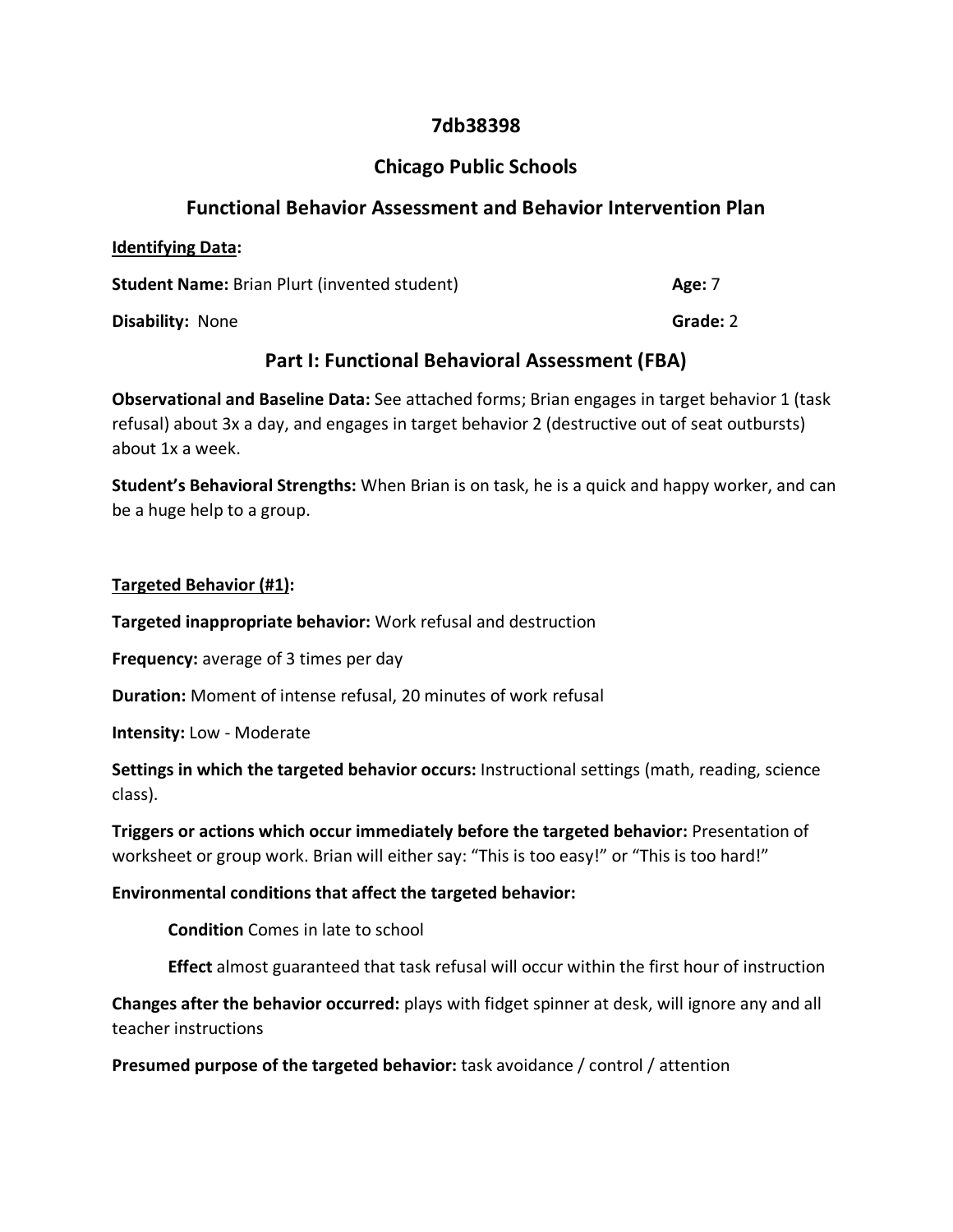**Interventions, supports, and consequences attempted within the last year and the results:** behavior and work completion monitoring worksheet sent home to be signed by parents daily – no change in behavior, difficult to schedule and keep meeting with parents. Also had student earning free time for work completion, which motivated him for a week before losing interest.

**Student view of positive reinforcement:** loves fidget spinners, Spiderman or Batman paraphernalia, time to watch Spiderman/Batman clips on YouTube

**Expected behavior changes:** Brian will refuse work less than one time per day

**Planned non-restrictive interventions:** I am planning on implementing a reward system. He will be given a "Star Card" with 20 stars on it. For each class period where he completes all his work, he will be given a star sticker to cover up one of the stars. When all 20 stars are covered, he will earn his prize, which will be agreed upon at the start of the week/end of the previous week. This can feasibly be done in the span of a week, as anything much longer would not maintain his motivation. He has six classes during the day, so a perfect week would consist of 30 stars. As his behavior improves, the number of stars required for a prize will increase.

## **Planned restrictive or highly restrictive interventions:** None

**Methods/criteria for measuring outcome:** Classroom teacher will write a checkmark in log if Brian engaged in work refusal behavior. If he had an outburst at his desk (ripping up paper, slamming pencil on desk / break pencil, etc.) a red box will be drawn around the check and will be recorded in the notes.

# **Targeted Behavior (#2):**

**Targeted inappropriate behavior:** destructive out of seat outbursts

**Frequency:** 1 time per week

**Duration:** a moment – 30 seconds

**Intensity:** moderate - severe

**Settings in which the targeted behavior occurs:** Instructional classes, generally Reading, Math, or ELA

**Triggers or actions which occur immediately before the targeted behavior:** Brian is asked a question, asked to complete some work, or asked to transition from a more enjoyable activity to a less enjoyable activity

#### **Environmental conditions that affect the targeted behavior:**

**Condition** Brian appears sleepy (yawning, head on desk a few times, etc.)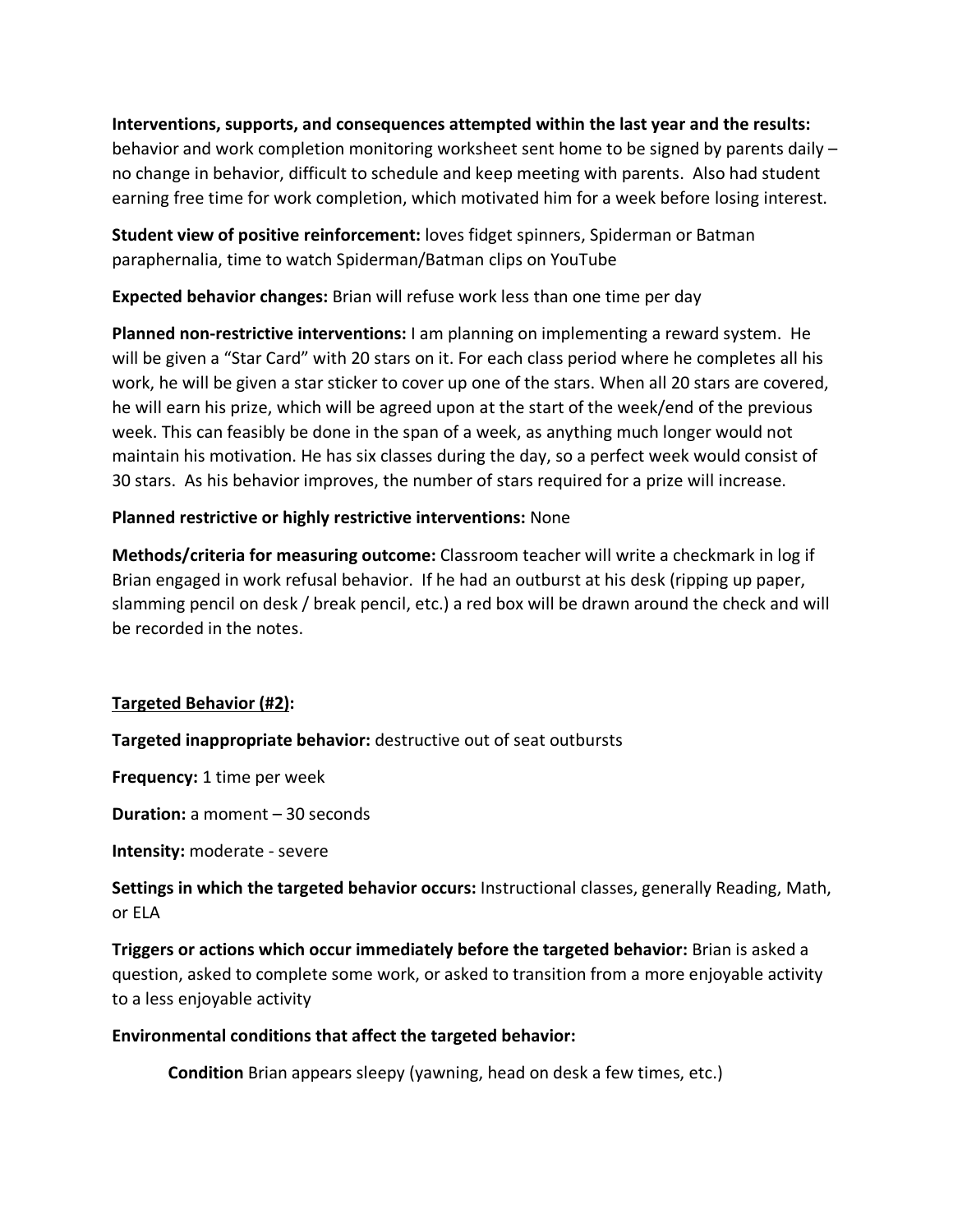**Effect** Brian is more likely to engage in destructive behavior at some point in the day

**Changes after the behavior occurred:** Brian has a cool down period and does not do work. He appears immediately contrite and is willing to continue working after a period.

#### **Presumed purpose of the targeted behavior:** task avoidance / attention

**Interventions, supports, and consequences attempted within the last year and the results:** Brian has been sent to the office for periods of time and has had reflective time with his teacher to discuss his actions and come up with better ways to deal with his frustration. His parents have been contacted for a meeting and will make an appointment to come in, only to reschedule at the last minute. I have tried allowing him to earn a sticker for each day that he does not engage in these behaviors, but that has proved unmotivating.

**Student view of positive reinforcement:** loves fidget spinners, Spiderman or Batman paraphernalia, time to watch Spiderman/Batman clips on YouTube

**Expected behavior changes:** Brian will not have any severe destructive outbursts at all during the week.

**Planned non-restrictive interventions:** Brian will have a weekly Batman chart. For each day that he does not have an outburst, he will cross out one of Batman's villains. If he "beats" every villain, he will earn fifteen minutes of free time on Friday at the end of the day to watch Batman (or Spiderman) videos. The chart will refresh every week (i.e. if he only defeats 4 villains, the sheet will still start over on Monday with 5 new ones).

If Brian does have an outburst, he will sit with the counselor and/or teacher to discuss why he engaged in those actions, other things he could have done, what he will do in the future, etc.

**Planned restrictive or highly restrictive interventions:** Brian will spend time with the school counselor 2x a week (during pull-out instruction time) to work on other behaviors that are more beneficial / nondestructive that he could engage in instead of the target behavior. These strategies will be shared with his classroom teacher

**Methods/criteria for measuring outcome:** Classroom teacher will continue to fill out A-B-C chart, noting down the time, intensity, and a description of the behavior.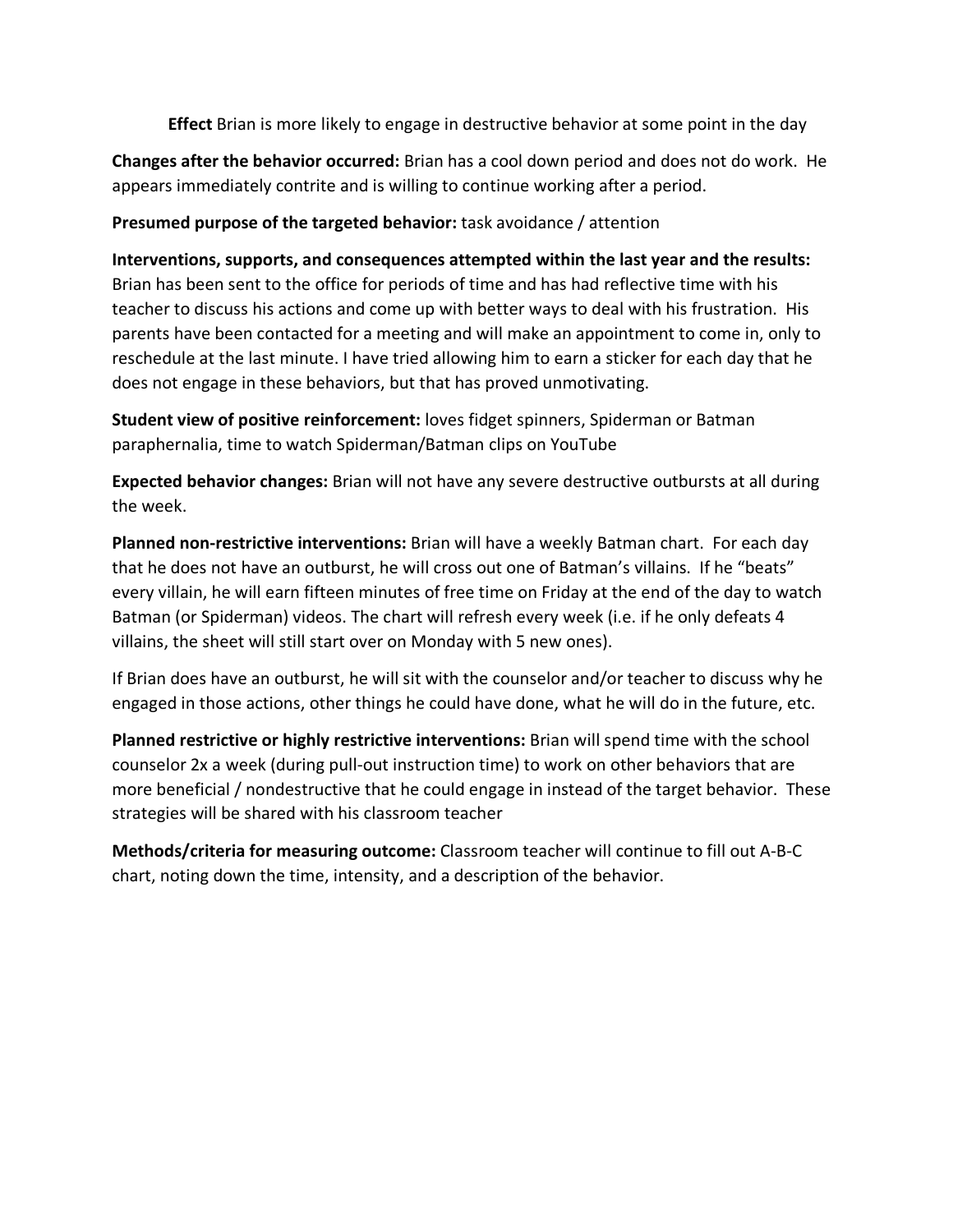# **Part II: Behavior Intervention Plan (BIP)**

- **1. Person(s) responsible for implementing this plan:** School Counselor, Classroom teacher, Specials/Gym Teachers if necessary
- **2. Person(s) responsible for monitoring this plan:** Classroom teacher
- **3. Person(s) who receive a copy of this plan:** Classroom teacher, school counselor
- **4. Person(s) who will coordinate the plan with the student's parent(s):** Classroom teacher, school counselor
- **5. Manner in which this plan will be coordinated with parent(s):** Likely via phone conversation, they are difficult to pin down.
- **6. Plan Summary:**

| <b>Target</b><br><b>Behavior</b>                         | <b>Expected</b><br><b>Behavior</b><br>Change - New<br>behaviors or<br>skills which<br>will be taught<br>to eliminate<br>the targeted<br>behavior | <b>Nonrestrictive</b><br>Interventions $-$<br><b>Changes to</b><br>environment or<br>instruction/<br>curriculum or<br>other positive<br>supports | Restrictive/<br><b>Disciplinary</b><br><b>Measures and</b><br>when they are<br>to be used                                       | Methods/<br>Criteria to<br><b>Measure</b><br><b>Behavior</b><br>Change                                                                    |
|----------------------------------------------------------|--------------------------------------------------------------------------------------------------------------------------------------------------|--------------------------------------------------------------------------------------------------------------------------------------------------|---------------------------------------------------------------------------------------------------------------------------------|-------------------------------------------------------------------------------------------------------------------------------------------|
| $#1$ – Task<br>refusal                                   | <b>Brian will</b><br>engage in task<br>refusal less<br>than 1 time<br>per day                                                                    | Token reward<br>star card<br>system; one<br>star earned for<br>each class spent<br>with no task<br>refusal                                       | Brian will have<br>a letter sent<br>home $/ a$<br>phone call<br>home if he<br>engages in task<br>refusal three or<br>more times | Classroom<br>teacher will<br>continue to fill<br>out scatterplot<br>data chart; to<br>be reviewed<br>once a month<br>to gauge<br>progress |
| $#2 -$<br><b>Destructive</b><br>out of seat<br>outbursts | Brian will not<br>have any<br>destructive out<br>of seat<br>outbursts                                                                            | Daily incentive<br>chart                                                                                                                         | Pull out work<br>with school<br>counselor 2x a<br>week                                                                          | <b>Teachers will</b><br>continue to fill<br>out A-B-C<br>chart                                                                            |